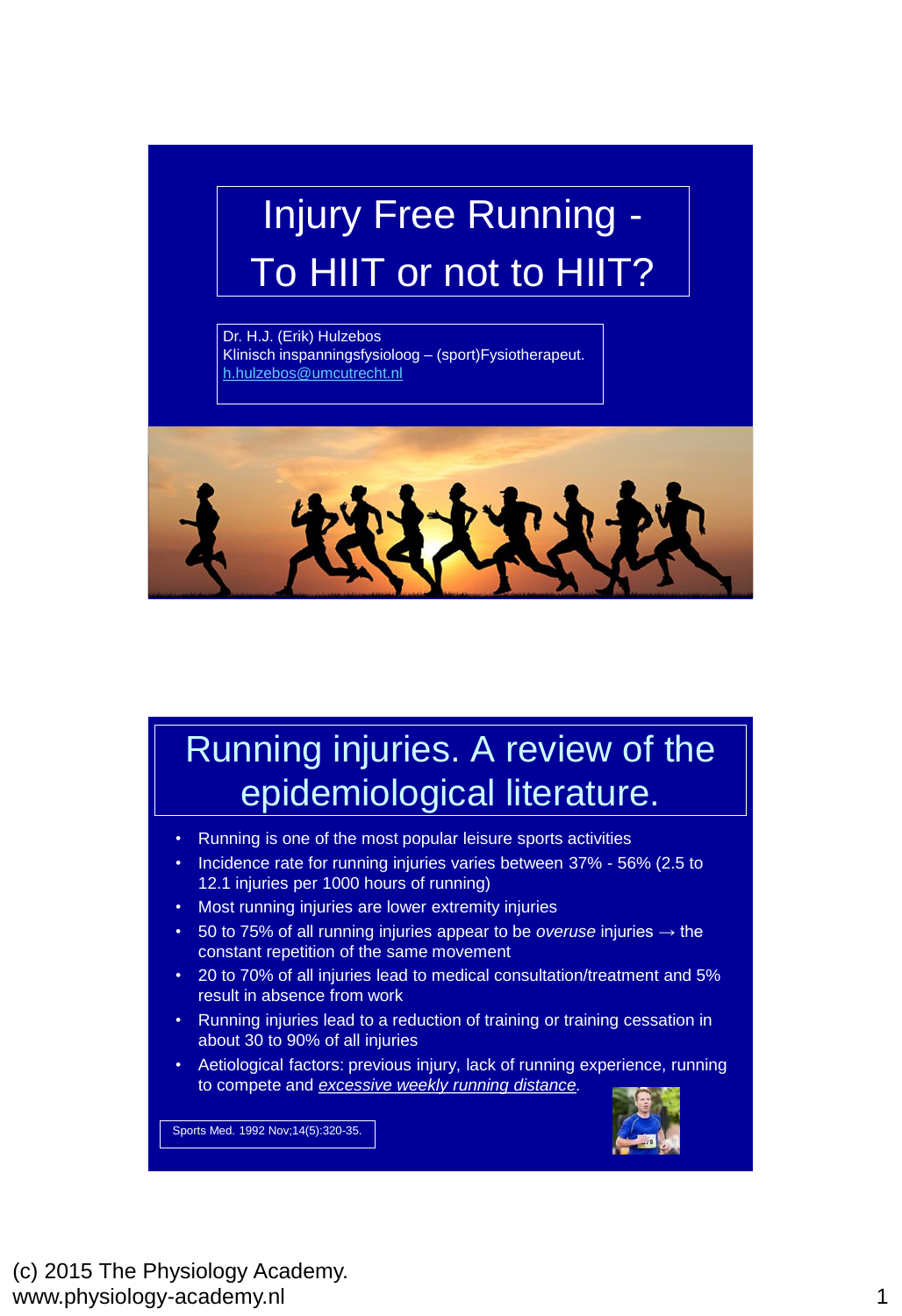

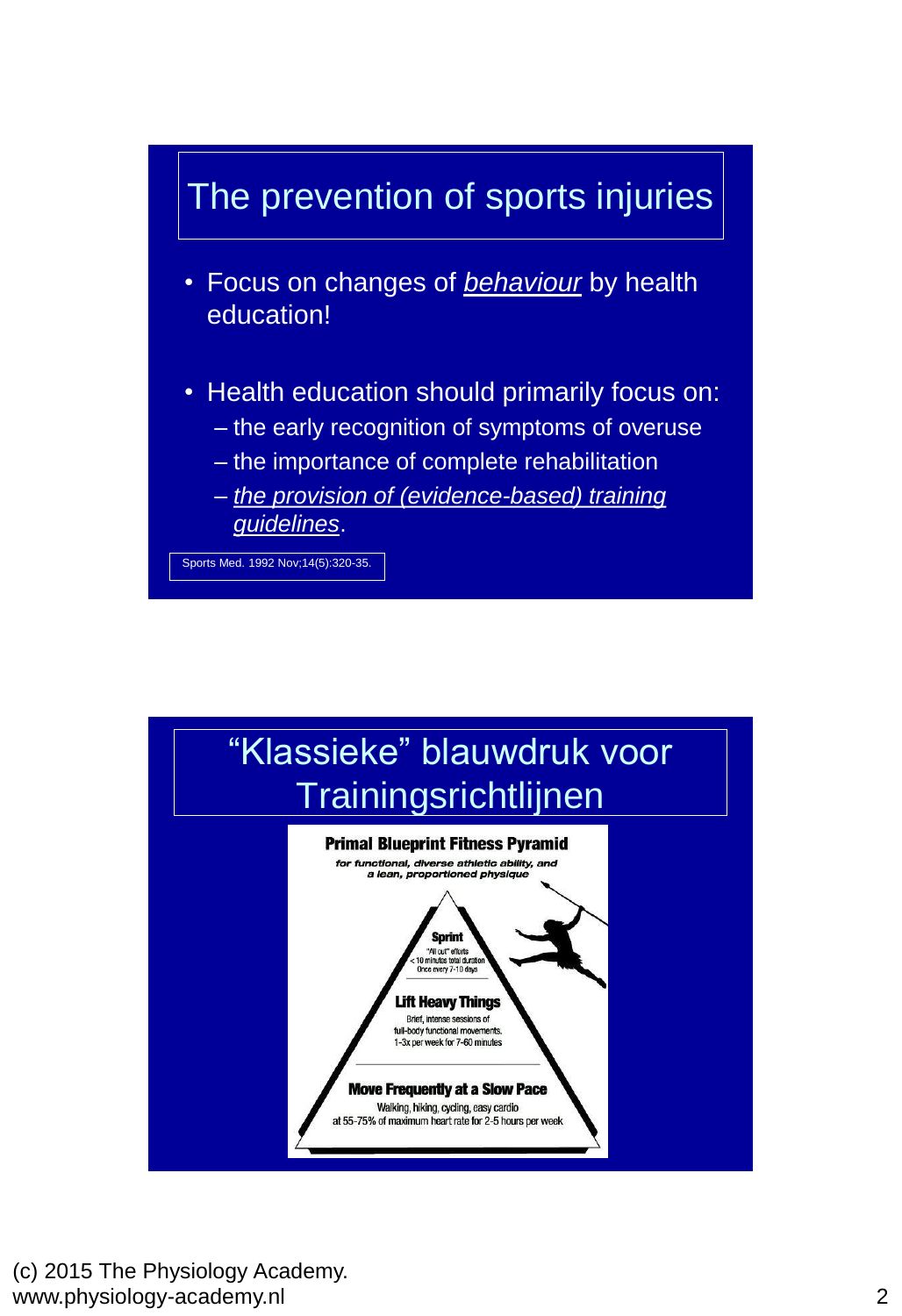

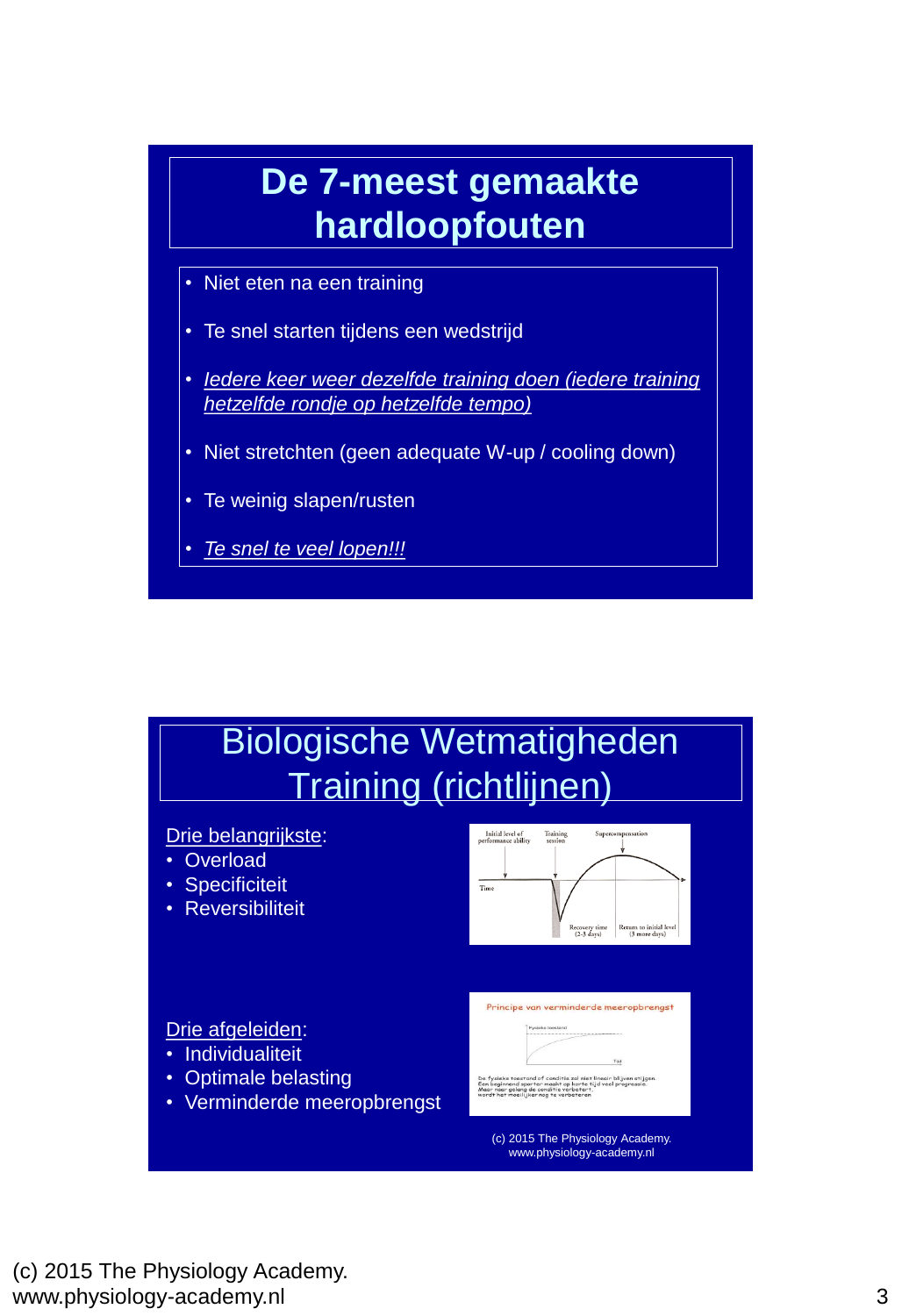

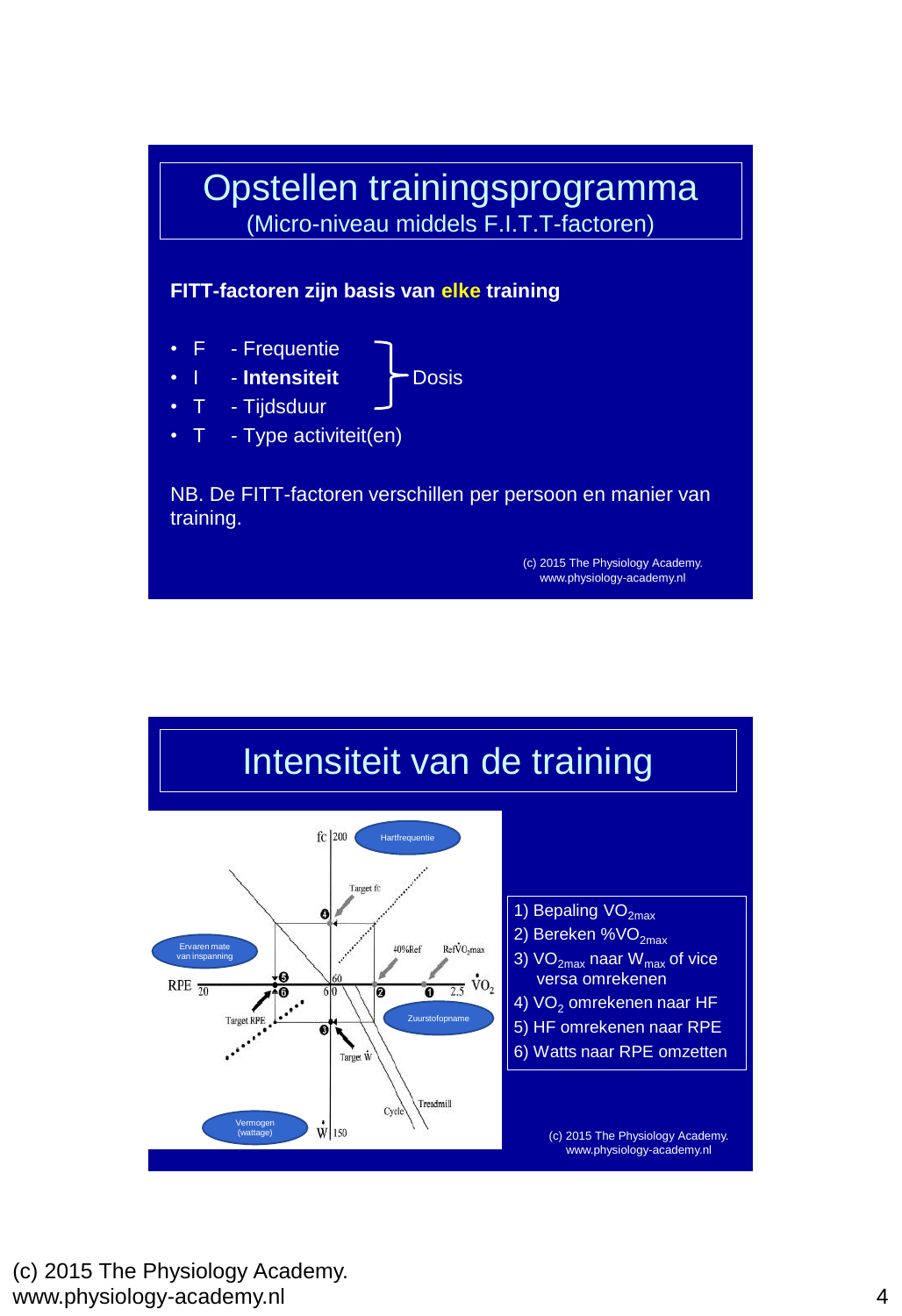

| 3-Trainingszones         |                              |                                |                         |                                  |          |  |  |  |
|--------------------------|------------------------------|--------------------------------|-------------------------|----------------------------------|----------|--|--|--|
|                          |                              |                                |                         |                                  |          |  |  |  |
| <b>Intensity</b><br>Zone | VO <sub>2</sub><br>$(\%max)$ | <b>Heart Rate</b><br>$(\%max)$ | Lactate<br>$(mmol·L-1)$ | <b>Duration</b>                  |          |  |  |  |
|                          | 45-65                        | $55 - 75$                      | $0.8 - 1.5$             | $1-6h$                           |          |  |  |  |
| $\overline{2}$           | 66-80                        | 75-85                          | $1.5 - 2.5$             | $1-3h$                           | 'Zone 1' |  |  |  |
| 3                        | 81-87                        | 85-90                          | $2.5 - 4$               | 50-90 min                        | 'Zone 2' |  |  |  |
| 4                        | 88-93                        | 90-95                          | $4 - 6$                 | 30-60 min                        |          |  |  |  |
| 5                        | 94-100                       | 95-100                         | $6 - 10$                | 15-30 min                        | 'Zone 3' |  |  |  |
|                          |                              |                                |                         | (c) 2015 The Physiology Academy. |          |  |  |  |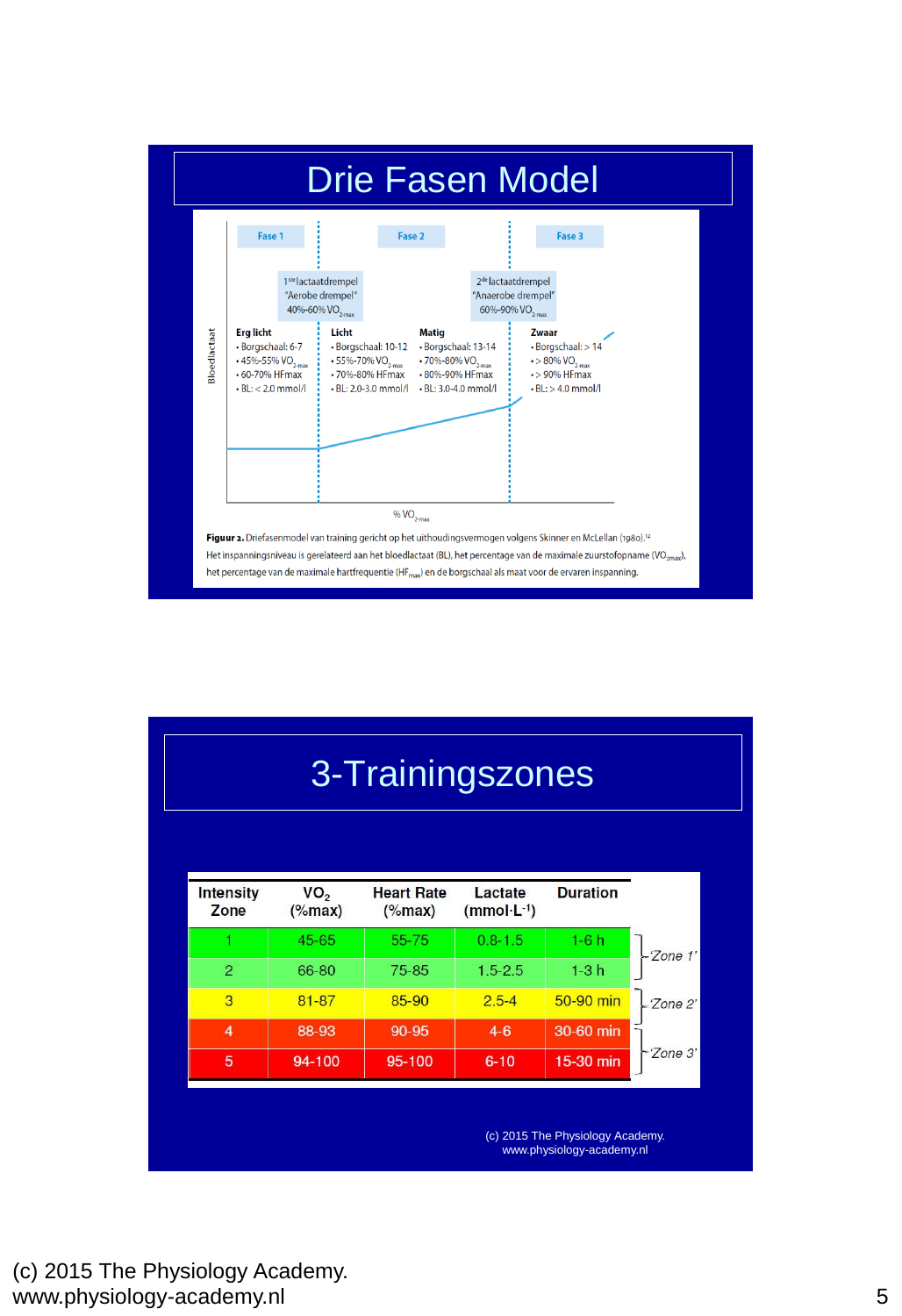

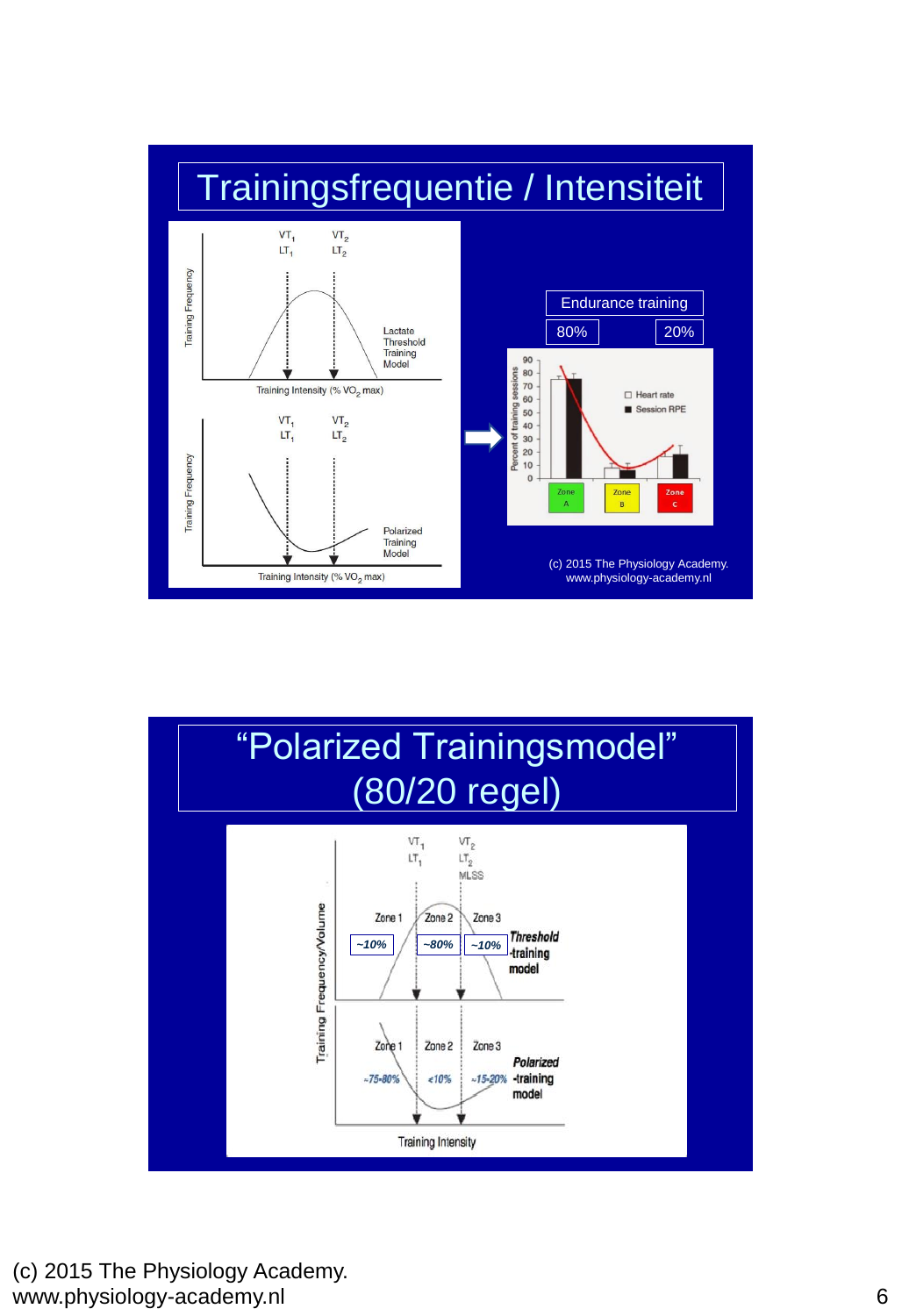

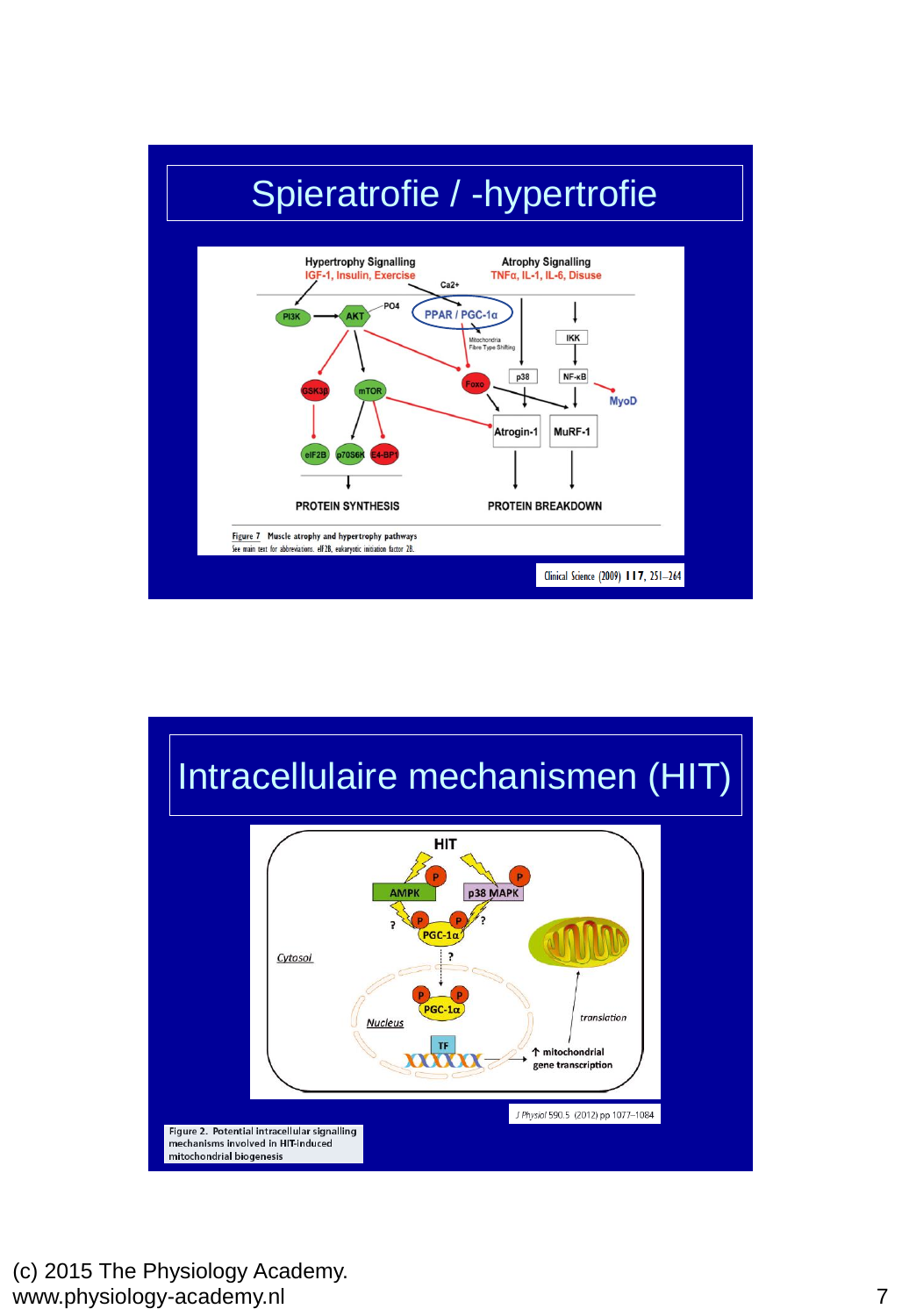

#### Effecten Cardiorespiratoire Fitheid  $(VO<sub>2</sub>$  in ml/kg)

| Model    | Studyname                                                                                    | Statistics for each study     |                   |          |                |                |                 |                | Difference in means and 95% CI |                                                        |      |                     |      |
|----------|----------------------------------------------------------------------------------------------|-------------------------------|-------------------|----------|----------------|----------------|-----------------|----------------|--------------------------------|--------------------------------------------------------|------|---------------------|------|
|          |                                                                                              | <b>Difference</b><br>in means | Standard<br>error | Variance | Lower<br>limit | Upper<br>limit | Z-Value p-Value |                |                                |                                                        |      |                     |      |
|          | Boer (2014)                                                                                  | 4,000                         | 1.700             | 2.891    | 0.667          | 7.333          | 2.352           | 0.019          |                                |                                                        |      |                     |      |
|          | Impellizzeri (2006)                                                                          | 1.600                         | 1.561             | 2436     | $-1.459$       | 4.659          | 1.025           | 0.305          |                                |                                                        |      |                     |      |
|          | Racil (2013)                                                                                 | 1.100                         | 0.669             | 0.448    | $-0.211$       | 2.411          | 1.644           | 0.100          |                                |                                                        |      |                     |      |
|          | Sanbakk (2011)                                                                               | $-0.100$                      | 3.661             | 13,403   | $-7.275$       | 7.075          | $-0.027$        | 0.978          |                                |                                                        |      |                     |      |
|          | Sperlich (2011)                                                                              | 2500                          | 2.071             | 4290     | $-1.560$       | 6.560          | 1.207           | 0.227          |                                |                                                        |      |                     |      |
|          | Tjonna (2009)                                                                                | 3000                          | 0.247             | 0.061    | 2516           | 3.484          | 12.138          | 0.000          |                                |                                                        |      |                     |      |
|          | Koubaa (2013)                                                                                | 3.700                         | 0.962             | 0.925    | 1.815          | 5.585          | 3.846           | 0.000          |                                |                                                        |      |                     |      |
|          | Ingull (2010)                                                                                | 2600                          | 0.922             | 0.849    | 0.794          | 4.406          | 2.821           | 0.005          |                                |                                                        |      |                     |      |
| Fixed    |                                                                                              | 2793                          | 0.214             | 0.046    | 2375           | 3.212          | 13.079          | 0 <sup>0</sup> |                                |                                                        |      |                     |      |
| Random   |                                                                                              | 2579                          | 0.383             | 0.147    | 1,828          | 3.330          | 6.728           | 0.000          |                                |                                                        |      |                     |      |
|          |                                                                                              |                               |                   |          |                |                |                 |                | $-8.00$                        | $-4.00$                                                | 0.00 | 4.00                | 8.00 |
|          |                                                                                              |                               |                   |          |                |                |                 |                |                                | <b>Favours CON</b>                                     |      | <b>Favours HIIT</b> |      |
|          |                                                                                              |                               |                   |          |                |                |                 |                |                                |                                                        |      |                     |      |
| Figure 2 | Forrest plot of high-intensity interval training (HIIT) effect on cardiorespiratory fitness. |                               |                   |          |                |                |                 |                |                                |                                                        |      |                     |      |
|          |                                                                                              |                               |                   |          |                |                |                 |                |                                |                                                        |      |                     |      |
|          |                                                                                              |                               |                   |          |                |                |                 |                |                                |                                                        |      |                     |      |
|          |                                                                                              |                               |                   |          |                |                |                 |                |                                |                                                        |      |                     |      |
|          |                                                                                              |                               |                   |          |                |                |                 |                |                                |                                                        |      |                     |      |
|          |                                                                                              |                               |                   |          |                |                |                 |                |                                | Costigan SA, et al. Br J Sports Med 2015;49:1253-1261. |      |                     |      |
|          |                                                                                              |                               |                   |          |                |                |                 |                |                                |                                                        |      |                     |      |
|          |                                                                                              |                               |                   |          |                |                |                 |                |                                |                                                        |      |                     |      |
|          | (c) 2015 The Physiology Academy.<br>www.physiology-academy.nl                                |                               |                   |          |                |                |                 |                |                                |                                                        |      |                     |      |

(c) 2015 The Physiology Academy. www.physiology-academy.nl 8